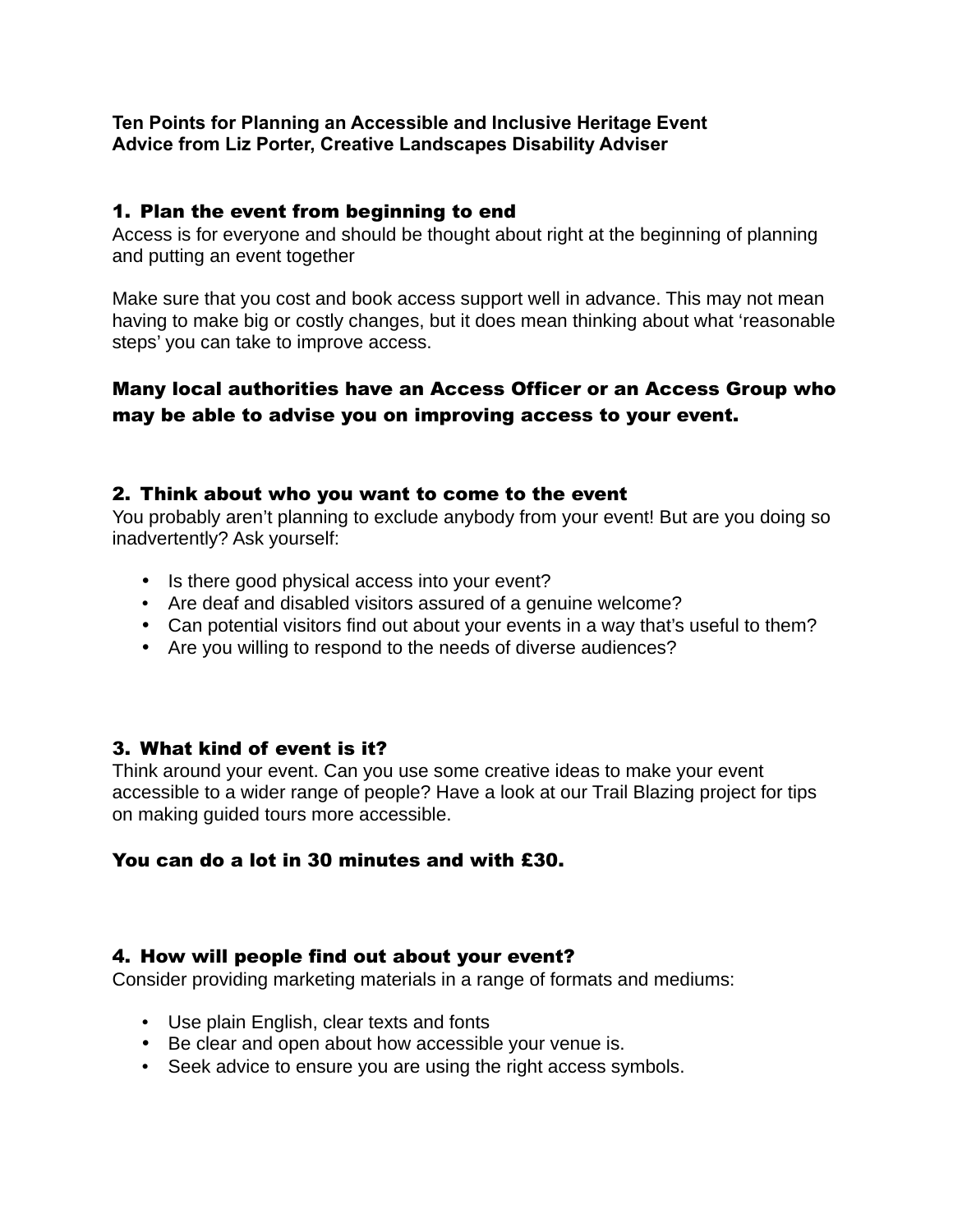• Build up a good mailing list and make direct contact with local groups of deaf and disabled people.

## 5. How will people get to and around your event?

- It's useful to provide a simple map of the site that gives an idea of its size.
- Consider providing information about local public transport, including trains, buses and taxis, let people know how far they have to walk and how much it might cost
- Many areas have excellent community transport groups who may be able to provide transport to and from your event at a very reasonable cost.

## 6. Venue and site access

Seeking local advice will help you to understand how accessible your venue actually is. However, here are some questions to think about, particularly with wheelchair users and families with buggies:

- Do you have good level access,
- Could you provide ramps if necessary
- How many steps are there
- Is there enough seating
- Is the signage clear at different levels
- Do you need to improve the lighting at all
- How far will people have to walk on a trail, where are the stopping points
- Where are the nearest accessible toilets?
- Where is the nearest refreshments

## 7. Meeting and greeting visitors

All of us are different, but we all want to be treated with equal respect.

- Try not to make assumptions based on appearances,
- You may not always be able to tell whether a visitor is disabled, some people will have hidden impairments
- Welcome every visitor in the same way, offer help and assistance to everyone who comes to your event
- Consider providing your staff and volunteers with Disability Equality Training, so they have a broader understanding of the needs of deaf and disabled people

# 8. Low cost ideas

Access improvements for events need not be expensive. They can just take a bit of time and thought. Ideas include:

- Run object handling session
- Consider providing large print information sheets
- Photocopy photos as larger sizes
- Use your volunteers to offer additional assistance to visitors